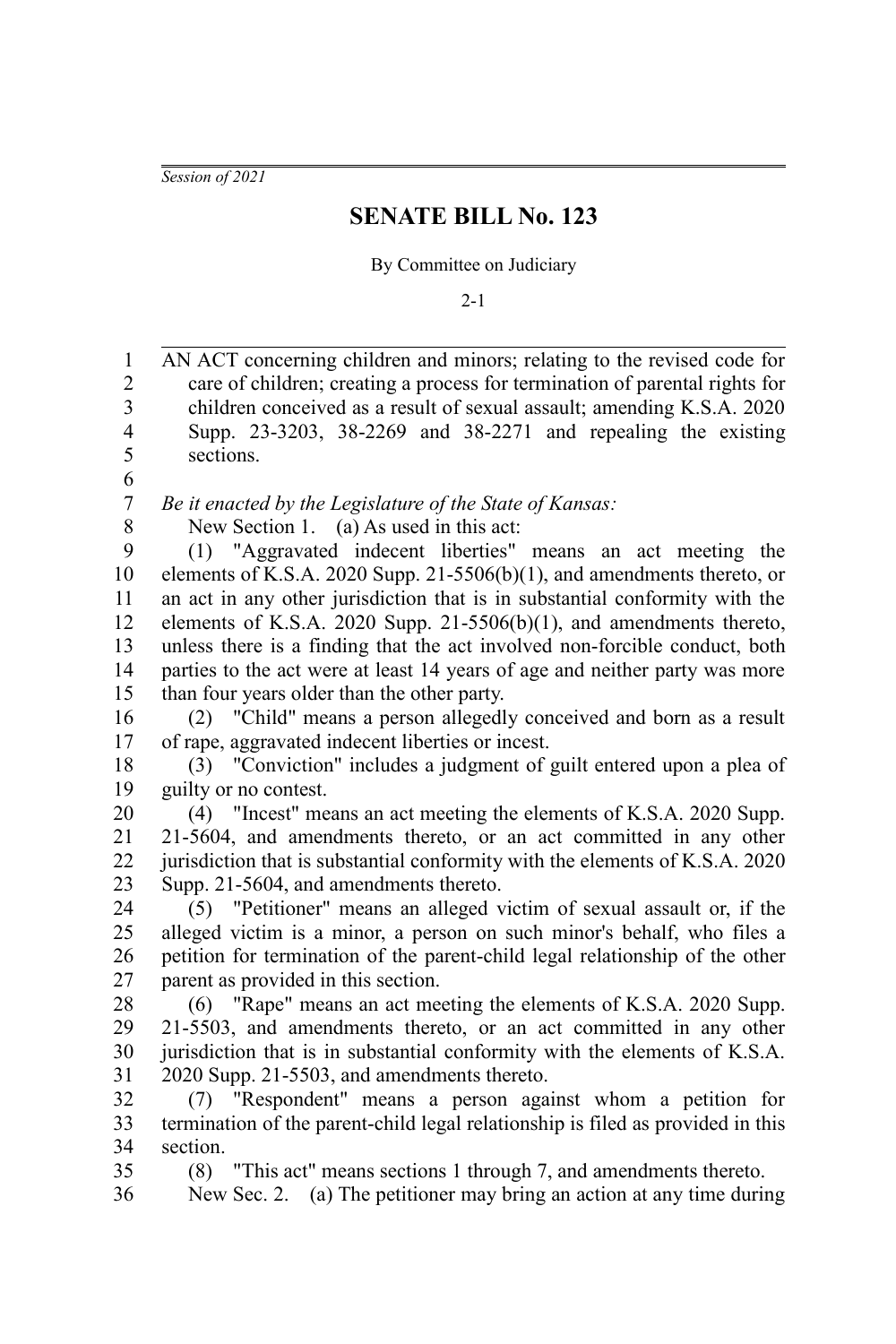the child's minority to terminate the parental rights of the respondent if the 1

child is alleged to have been conceived as a result of the act of rape, aggravated indecent liberties or incest whether or not a conviction has occurred. 2 3 4

(b) (1) Except as otherwise provided in this act, any proceeding under this act shall be in accordance with chapter 60 of the Kansas Statutes Annotated, and amendments thereto. 5 6 7

8

(2) Trial of all issues in actions under this act shall be to the court.

(c) (1) An action under this act may be brought in the county in which the child, the petitioner or the respondent resides or is found. 9 10

(2) A petition under this act may be filed only in a court that has jurisdiction to make a child-custody determination with respect to the child under the uniform child custody jurisdiction and enforcement act, K.S.A. 23-37,101 et seq., and amendments thereto. 11 12 13 14

(d) If the child is an Indian child, the court shall ensure compliance with the Indian child welfare act, 25 U.S.C. § 1901 et seq. 15 16

(e) (1) All pleadings shall be captioned, "In the matter of the termination of the parental rights of  $\qquad \qquad$  (name of respondent)." 17 18 19

(2) All pleadings, motions, briefs and orders shall include the first and last name of the petitioner and respondent. In all pleadings, motions, briefs and orders, the child shall be referred to by initials only or by given name and last initial. 20 21 22 23

(3) The verified petition filed under this act shall allege facts sufficient to show the following: 24 25

26

(A) The respondent is the parent of the child;

(B) the respondent committed rape, aggravated indecent liberties or incest against the petitioner; 27 28

(C) the child was conceived as a result of the act of rape, aggravated indecent liberties or incest; and 29 30

(D) termination of the parent-child legal relationship of the respondent with the child is in the best interests of the child. 31 32

(4) The petition or an attached affidavit shall include the information required by K.S.A. 23-37,209, and amendments thereto. 33 34

(5) If a party alleges in an affidavit or a pleading under oath that the health, safety or liberty of a party or child would be jeopardized by disclosure of identifying information, the information shall be sealed and may not be disclosed to the other party or the public unless the court orders the disclosure to be made after a hearing in which the court takes into consideration the health, safety or liberty of the party or child and determines that the disclosure is in the interest of justice. The provisions of this paragraph shall expire on July 1, 2026, unless the legislature reviews and continues this provision pursuant to K.S.A 45-229, and amendments 35 36 37 38 39 40 41 42 43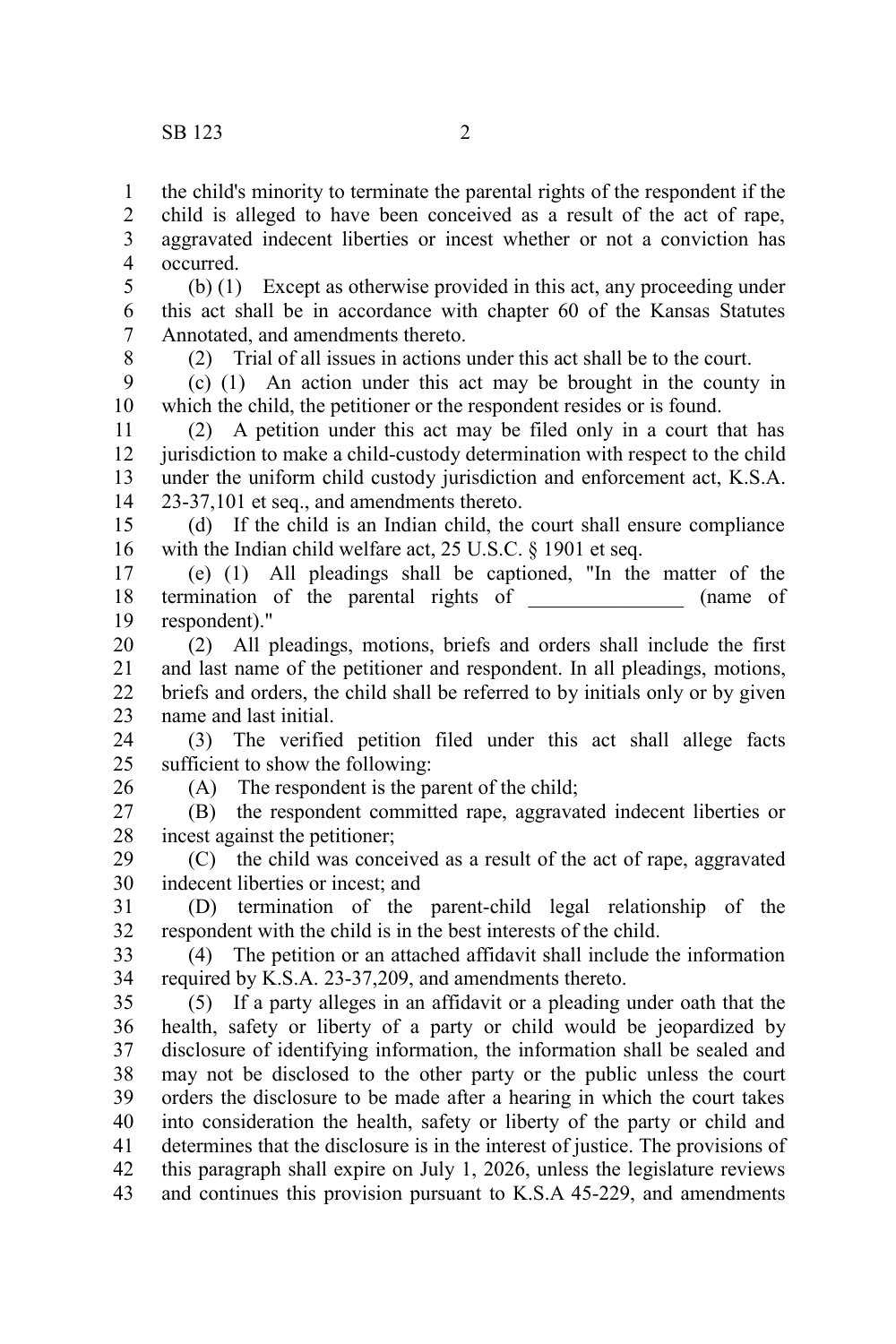thereto, prior to July 1, 2026. 1

2

(f) A docket fee shall not be assessed in an action under this section.

(g) Summons, notice of hearings and other process may be served by one of the following methods: 3 4

(1) Personal and residence service is completed by service in substantial compliance with the provisions of K.S.A. 60-303, and amendments thereto. Personal service upon an individual outside the state is completed by service in substantial compliance with the applicable provisions of K.S.A. 60-308, and amendments thereto. 5 6 7 8 9

(2) Service by return receipt delivery is completed upon mailing or sending only in accordance with K.S.A. 60-303(c), and amendments thereto. 10 11 12

(3) Service may be made by first-class mail, addressed to the individual to be served at the usual place of residence of the person with postage prepaid and is completed upon the person appearing before the court in response thereto. If the person fails to appear, the summons, notice or other process shall be delivered by personal service, residential service, certified mail service or publication service. 13 14 15 16 17 18

(4) If a person who is a party to the proceedings under this act is confined in a state, local or federal correctional facility, juvenile correctional or detention facility, state or federal hospital or other institution, service shall be made by return receipt delivery to addressee only to both the person in charge of the facility or institution and the confined person in care of the person in charge or the designee of the person in charge of the facility or institution. Personal service on a confined person who is present in the courtroom cures any defect in notice to the person in charge of the facility or institution. 19 20 21 22 23 24 25 26 27

(5) If service cannot be completed after due diligence using any other method provided in this subsection, service may be made by publication in accordance with this subsection. Before service by publication, the petitioner, or someone on behalf of the petitioner, shall file an affidavit stating that the affiant has made a reasonable but unsuccessful effort to ascertain the name and residence of the respondent. The notice shall be published once a week for two consecutive weeks in the newspaper authorized to publish legal notices in the county where the petition is filed. If a person cannot be served by other means and due diligence has revealed with substantial certainty that the person is residing in a particular locality, publication shall also be in a newspaper authorized to publish legal notices in that locality. 28 29 30 31 32 33 34 35 36 37 38 39

New Sec. 3. (a) In order to protect the privacy of the child, the court records for proceedings pursuant to this act shall be confidential and shall not be disclosed except to: 40 41 42

(1) The court having jurisdiction over the proceeding, including the 43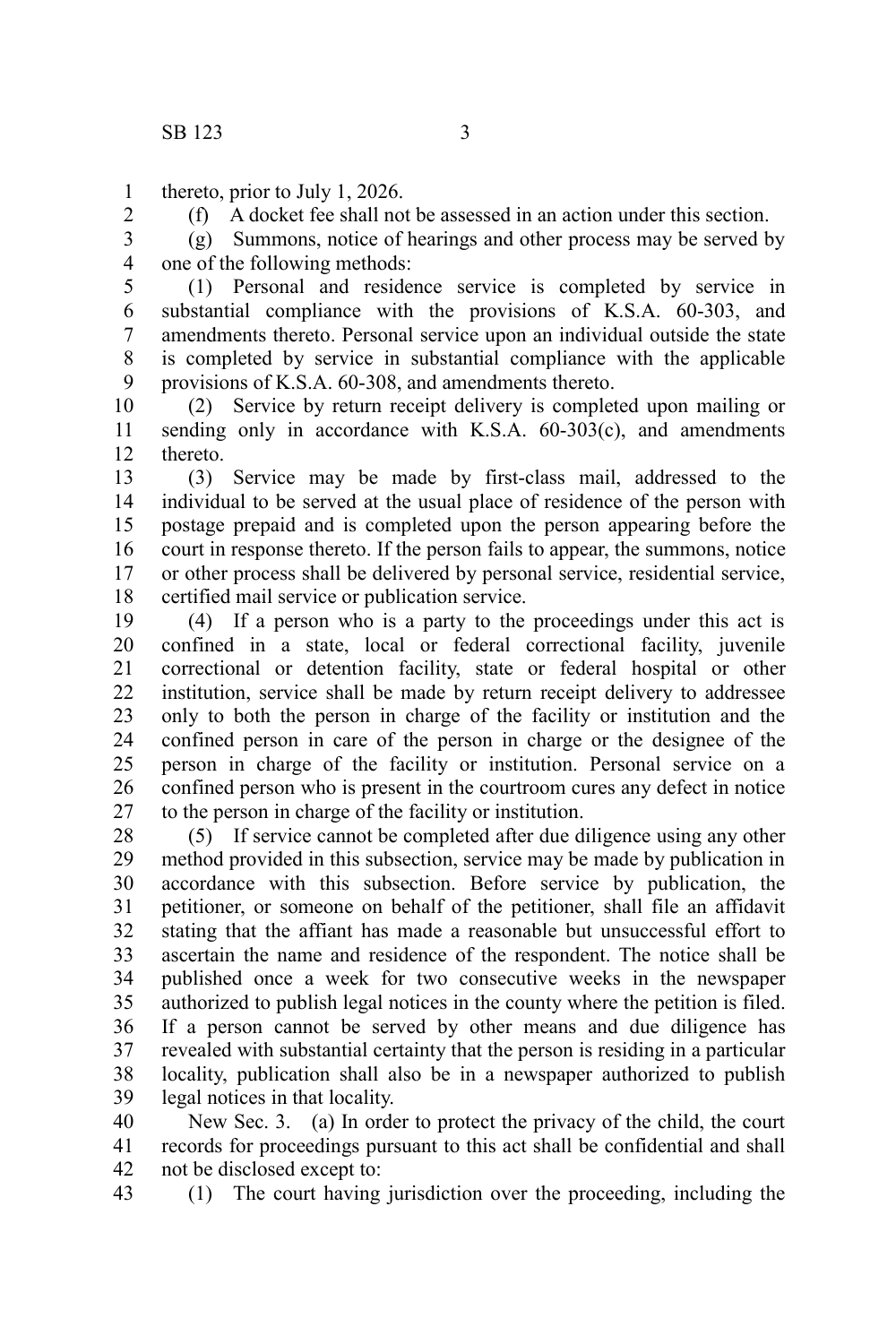presiding judge and any court personnel designated by the judge; 1

(2) the parties to the proceedings and their attorneys;

- (3) the child;
- 3 4

2

(4) the child's appointed guardian ad litem; and

(5) any other person or entity when authorized by a court order, subject to any conditions imposed by the order. 5 6

(b) Proceedings pursuant to this act shall be closed to all persons except the parties, the parties' attorneys, the guardian ad litem and officers of the court. 7 8 9

(1) Other persons may be permitted to attend with the consent of the parties or by order of the court, if the court determines that such attendance would be in the best interests of the child or the conduct of the proceedings, subject to such limitations as the court determines to be appropriate. 10 11 12 13 14

(2) The court may exclude any person if the court determines that such person's exclusion would be in the best interests of the child or the conduct of the proceedings. 15 16 17

(c) The provisions of this section shall expire on July 1, 2026, unless the legislature reviews and continues this provision pursuant to K.S.A 45- 229, and amendments thereto, prior to July 1, 2026. 18 19 20

New Sec. 4. (a) (1) The respondent is entitled to be represented by an attorney in connection with all proceedings under this act. If at any stage of the proceedings the respondent desires but is financially unable to employ an attorney, the court shall appoint an attorney to represent the respondent. A respondent who is not a minor, a mentally ill person or a disabled person may waive counsel either in writing or on the record. 21 22 23 24 25 26

(2) The court shall appoint an attorney for the respondent who is a minor, a mentally ill person or a disabled person unless the court determines that there is an attorney retained who will appear and represent the interests of the respondent in the proceedings under this act. 27 28 29 30

(b) If requested by a party or upon the court's own motion, the court may appoint an attorney to serve as guardian ad litem for the child. The guardian ad litem shall make an independent investigation of the facts upon which the petition is based and shall appear for and represent the best interests of the child. When the child's position is not consistent with the determination of the guardian ad litem as to the child's best interests, the guardian ad litem shall inform the court of the disagreement. The guardian ad litem or the child may request the court to appoint a second attorney to serve as attorney for the child, and the court, on good cause shown, may appoint such second attorney. The attorney for the child shall allow the child and the guardian ad litem to communicate with one another but may require such communications to occur in the attorney's presence. 31 32 33 34 35 36 37 38 39 40 41 42

(c) An attorney appointed pursuant to this act shall be allowed a 43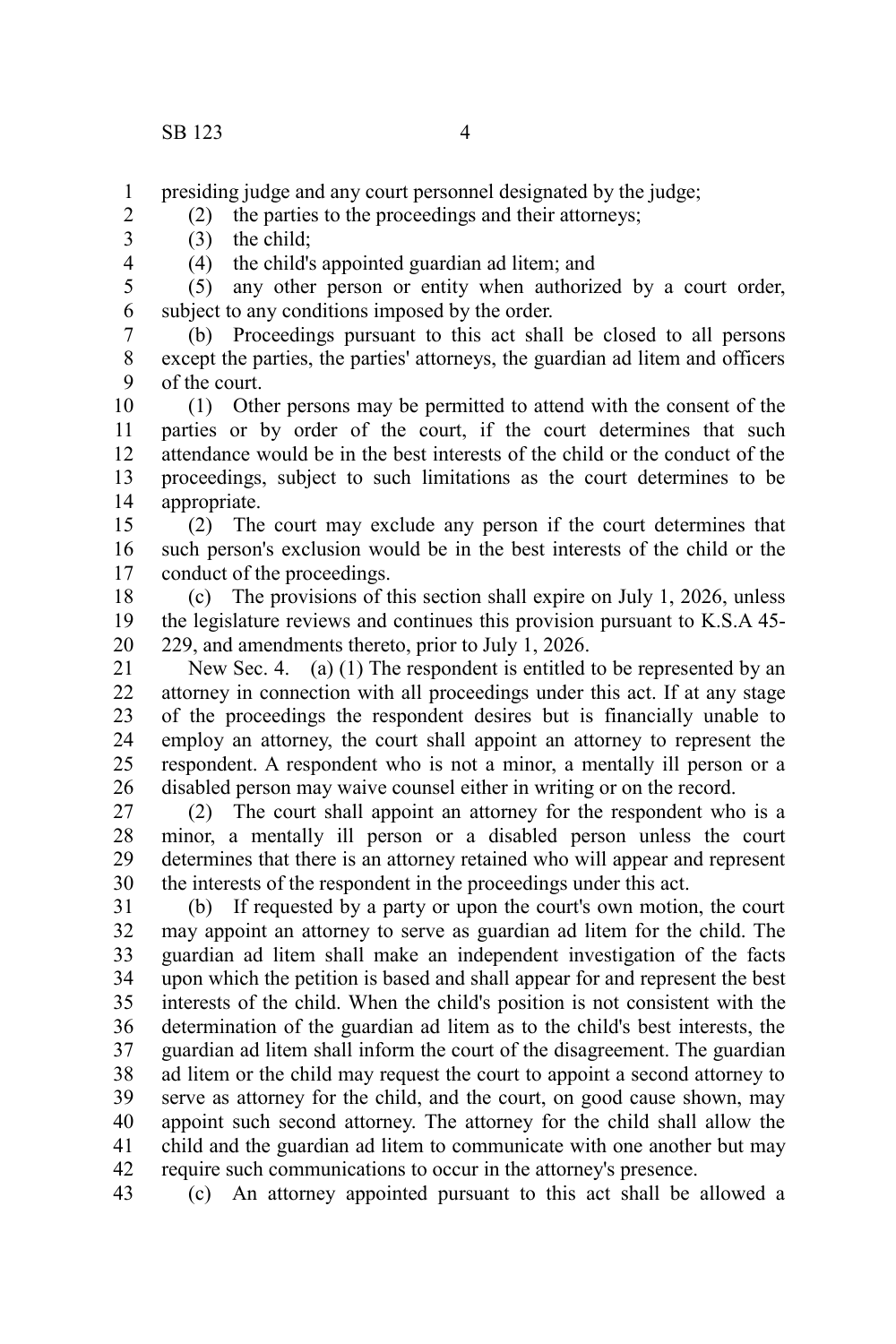2

reasonable fee for services. 1

(d) As used in this section:

(1) "Mentally ill person" means the same as in K.S.A. 59-2946, and amendments thereto; and 3 4

(2) "disabled person" means the same as in K.S.A. 77-201, and amendments thereto. 5 6

New Sec. 5. (a) (1) After the filing of a petition under this act, the court, on motion of the petitioner, may enter an order temporarily restraining the respondent from following, harassing, telephoning, contacting or otherwise communicating with the petitioner or the child during the pendency of the action. Such restraining order may be granted ex parte and may be served on the respondent by personal service. The respondent may request a hearing to modify the temporary order. 7 8 9 10 11 12 13

(b) The court shall enter temporary orders regarding service of pleadings, motions and other documents between the parties. 14 15

New Sec. 6. (a) (1) The court shall hear a petition to terminate the parent-child legal relationship of the respondent no more than 60 days after service of the petition or from the first appearance date, whichever is later, unless both parties consent to an extension or the court finds good cause to extend the hearing. 16 17 18 19 20

(2) Parentage shall be determined pursuant to the Kansas parentage act, K.S.A. 23-2201 et seq., and amendments thereto. 21  $22$ 

(b) If the parties consent, the court may enter an order of termination pursuant to this section with a finding of the elements required by subsection (c). 23 24  $25$ 

(c) (1) Upon the finding of parentage, the court shall terminate the parent-child legal relationship of the respondent and issue a protective order preventing respondent from having future contact with the petitioner and the child if the court finds by clear and convincing evidence, and states the reasons for its decision, that: 26 27 28 29 30

(A) The respondent committed an act of rape, aggravated indecent liberties or incest against the petitioner, as evidenced by either: 31 32

(i) When a criminal conviction occurred, a showing that the respondent was convicted of an act of rape, aggravated indecent liberties or incest against the petitioner or was convicted of a crime in which the underlying factual basis was rape, aggravated indecent liberties or incest against the petitioner; or 33 34 35 36 37

(ii) when a criminal conviction did not occur, clear and convincing evidence that the respondent committed an act of rape, indecent liberties or incest against the petitioner; 38 39 40

(B) the child was conceived as a result of the act described in subparagraph (A); and 41 42

(C) termination of the parent-child relationship is in the best interests 43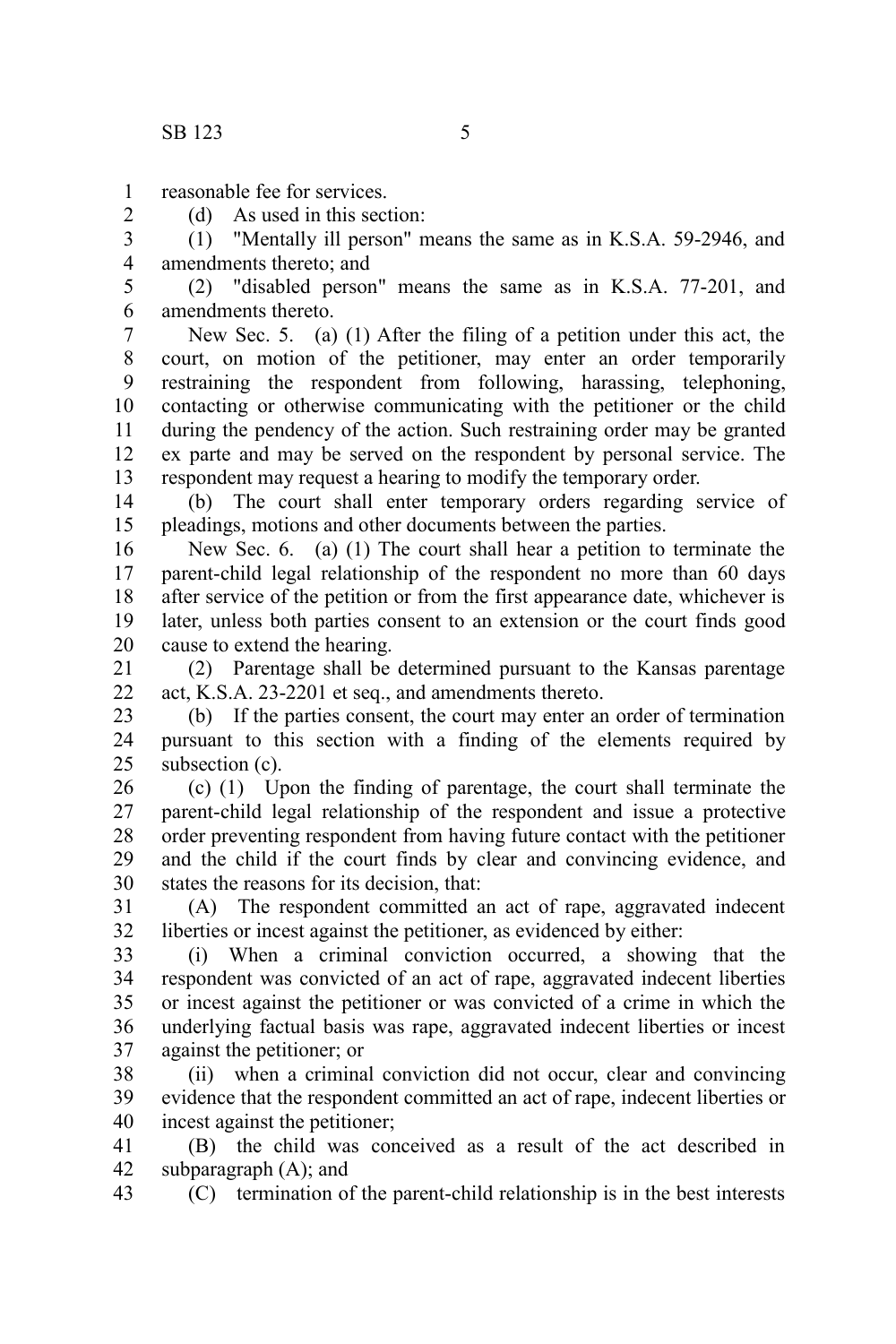of the child. There shall be a rebuttable presumption that terminating the parental rights of the parent who committed the act described in subparagraph (A) is in the best interests of the child. The court shall not presume that having only one remaining parent is contrary to the child's best interests. 1 2 3 4 5

(2) If parentage cannot be established and the court finds by clear and convincing evidence that the child was conceived as a result of the act described in subparagraph (A), the court shall enter an order granting sole legal custody to the petitioner and denying all contact between the child and the respondent. 6 7 8 9 10

(e) Termination of the parent-child legal relationship pursuant to this section is an independent basis for termination of parental rights, and the court need not make any of the considerations or findings described in K.S.A. 59-2136, and amendments thereto, or K.S.A. 2020 Supp. 38-2269, and amendments thereto. 11 12 13 14 15

New Sec. 7. (a) A termination of parental rights under this act shall not terminate the right of a child to inherit from or through a parent. 16 17

(b) A respondent whose parental rights are terminated pursuant to this act has no right to: 18 19

(1) The allocation of parental responsibilities, including legal custody, residency, parenting time or decision-making responsibilities for the child; 20 21

(2) make medical treatment decisions or any other decisions on behalf of the child; 22 23

24 25 (3) inherit either from or through the child; and

(4) notification of, or standing to object to, the adoption of the child.

(c) Termination of parental rights under this act shall not relieve the respondent of any obligation to pay child support, unless waived by the petitioner and approved by the court. In cases in which child support obligations are not waived, the court, as informed by the wishes of the petitioner, shall determine if entering an order to pay child support is in the best interests of the child. If an order of support is in the best interests of the child, the court shall determine the amount to be paid for child support by following the Kansas child support guidelines adopted by the supreme court pursuant to K.S.A. 20-165, and amendments thereto. 26 27 28 29 30 31 32 33 34

(1) All child support payments shall be made through the Kansas payment center. 35 36

(2) Modification of the child support order shall be pursuant to K.S.A. 23-3001 et seq., and amendments thereto. 37 38

(3) If child support is ordered or terminated, a separate journal entry or judgment form shall be made and provided to the entity enforcing the child support by the clerk of the court. The journal entry or judgment form shall be entitled: "In the matter of (obligee's name) and \_\_\_\_\_\_\_\_\_\_\_\_(obligor's name)." The journal entry or judgment form shall 39 40 41 42 43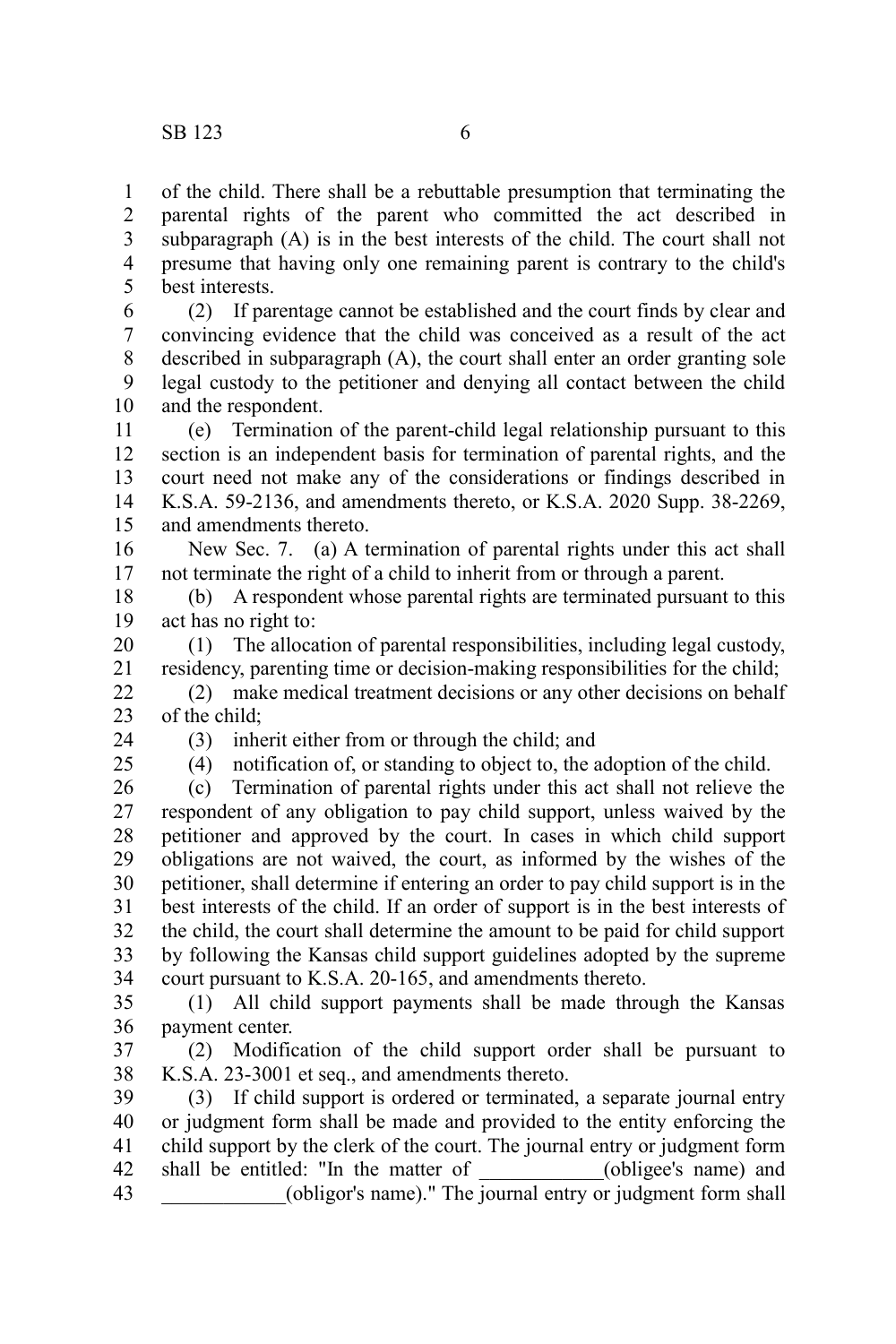contain no reference to this proceeding except the facts necessary to establish personal jurisdiction over the parent, the name, date of birth and social security number of each child and findings of fact and conclusions of law directly related to the child support obligation. 1 2 3 4

5

(4) Registration of the child support order shall be completed pursuant to K.S.A. 38-2279, and amendments thereto. 6

(d) (1) The court may order a respondent whose parent-child legal relationship has been terminated to provide the respondent's genetic, medical and social history to be shared with the child, as appropriate, and with the petitioner. The court may order that a respondent's failure to comply with the request for information under this subsection in a timely manner constitutes contempt of court. 7 8 9 10 11 12

(2) The Kansas department for children and families shall adopt rules and regulations establishing procedures to determine how the information is collected, who can access the information, when the information can be accessed, when and how the information is updated and how the information is stored. 13 14 15 16 17

Sec. 8. K.S.A. 2020 Supp. 23-3203 is hereby amended to read as follows: 23-3203. (a) In determining the issue of legal custody, residency and parenting time of a child, the court shall consider all relevant factors, including, but not limited to: 18 19 20 21

(1) Each parent's role and involvement with the minor child before and after separation; 22 23

(2) the desires of the child's parents as to custody or residency;

(3) the desires of a child of sufficient age and maturity as to the child's custody or residency; 25 26

- 27
- 28

24

(5) the emotional and physical needs of the child;

(4) the age of the child;

(6) the interaction and interrelationship of the child with parents, siblings and any other person who may significantly affect the child's best interests; 29 30 31 32

(7) the child's adjustment to the child's home, school and community;

(8) the willingness and ability of each parent to respect and appreciate the bond between the child and the other parent and to allow for a continuing relationship between the child and the other parent; 33 34 35

36

(9) evidence of domestic abuse, including, but not limited to:

(A) A pattern or history of physically or emotionally abusive behavior or threat thereof used by one person to gain or maintain domination and control over an intimate partner or household member; or 37 38 39

40 41 (B) an act of domestic violence, stalking or sexual assault; (10) *evidence of an act of sexual assault;*

*(11)* the ability of the parties to communicate, cooperate and manage parental duties; 42 43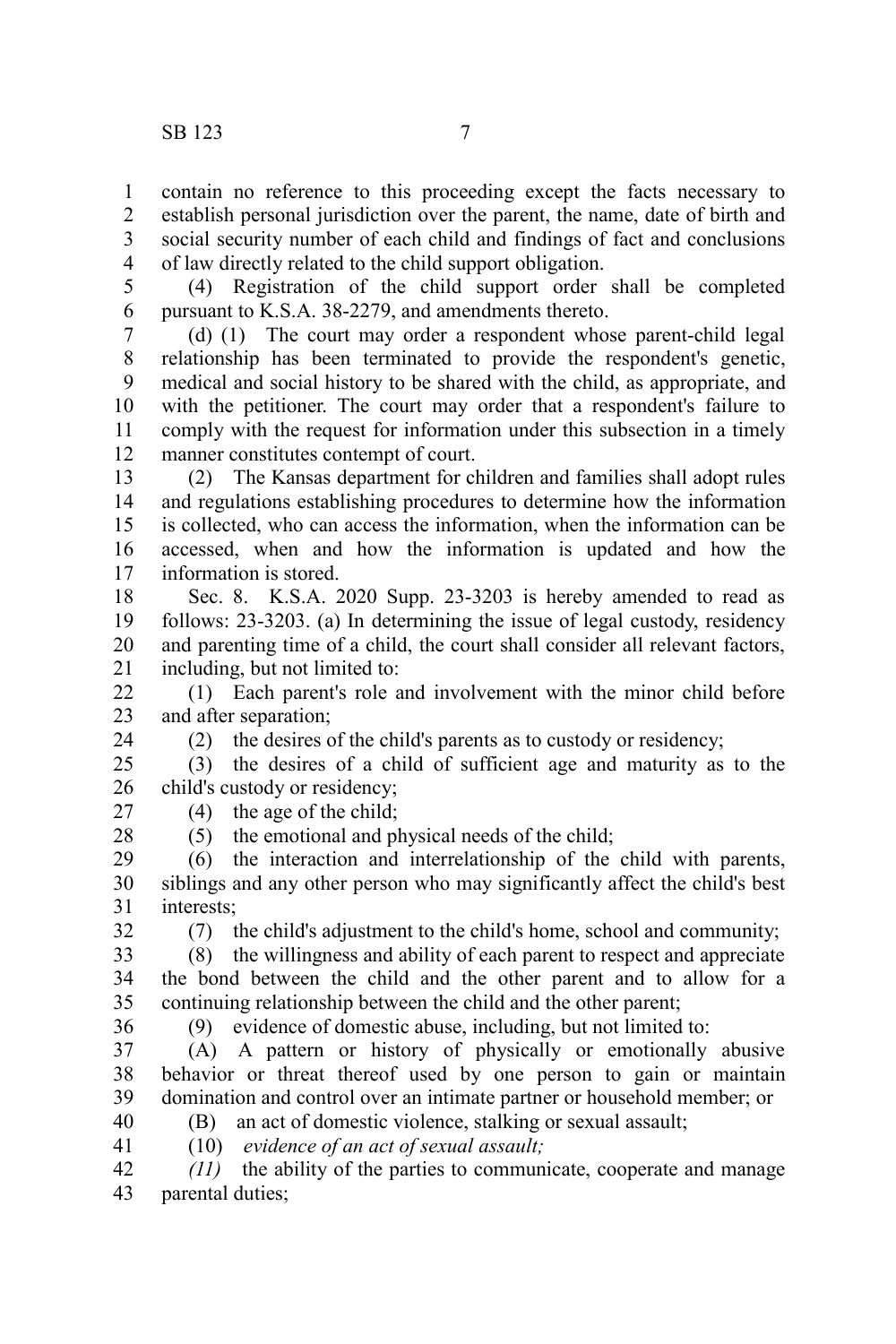$(11)$ *(12)* the school activity schedule of the child; 1

 $(12)(13)$  the work schedule of the parties; 2

(13)*(14)* the location of the parties' residences and places of employment; 3 4

5

(14)*(15)* the location of the child's school;

(15)*(16)* whether a parent is subject to the registration requirements of the Kansas offender registration act, K.S.A. 22-4901 et seq., and amendments thereto, or any similar act in any other state, or under military or federal law; 6 7 8 9

(16)*(17)* whether a parent has been convicted of abuse of a child, K.S.A. 21-3609, prior to its repeal, or K.S.A. 2020 Supp. 21-5602, and amendments thereto; 10 11 12

(17)*(18)* whether a parent is residing with an individual who is subject to registration requirements of the Kansas offender registration act, K.S.A. 22-4901 et seq., and amendments thereto, or any similar act in any other state, or under military or federal law; and 13 14 15 16

(18)*(19)* whether a parent is residing with an individual who has been convicted of abuse of a child, K.S.A. 21-3609, prior to its repeal, or K.S.A. 2020 Supp. 21-5602, and amendments thereto. 17 18 19

(b) To aid in determining the issue of legal custody, residency and parenting time of a child, the court may order a parent to undergo a domestic violence offender assessment conducted by a certified batterer intervention program and may order such parent to follow all recommendations made by such program. 20 21 22 23 24

Sec. 9. K.S.A. 2020 Supp. 38-2269 is hereby amended to read as follows: 38-2269. (a) When the child has been adjudicated to be a child in need of care, the court may terminate parental rights or appoint a permanent custodian when the court finds by clear and convincing evidence that the parent is unfit by reason of conduct or condition which renders the parent unable to care properly for a child and the conduct or condition is unlikely to change in the foreseeable future. 25 26 27 28 29 30 31

(b) In making a determination of unfitness the court shall consider, but is not limited to, the following, if applicable: 32 33

(1) Emotional illness, mental illness, mental deficiency or physical disability of the parent, of such duration or nature as to render the parent unable to care for the ongoing physical, mental and emotional needs of the child; 34 35 36 37

(2) conduct toward a child of a physically, emotionally or sexually cruel or abusive nature; 38 39

(3) the use of intoxicating liquors or narcotic or dangerous drugs of such duration or nature as to render the parent unable to care for the ongoing physical, mental or emotional needs of the child; 40 41 42

(4) physical, mental or emotional abuse or neglect or sexual abuse of 43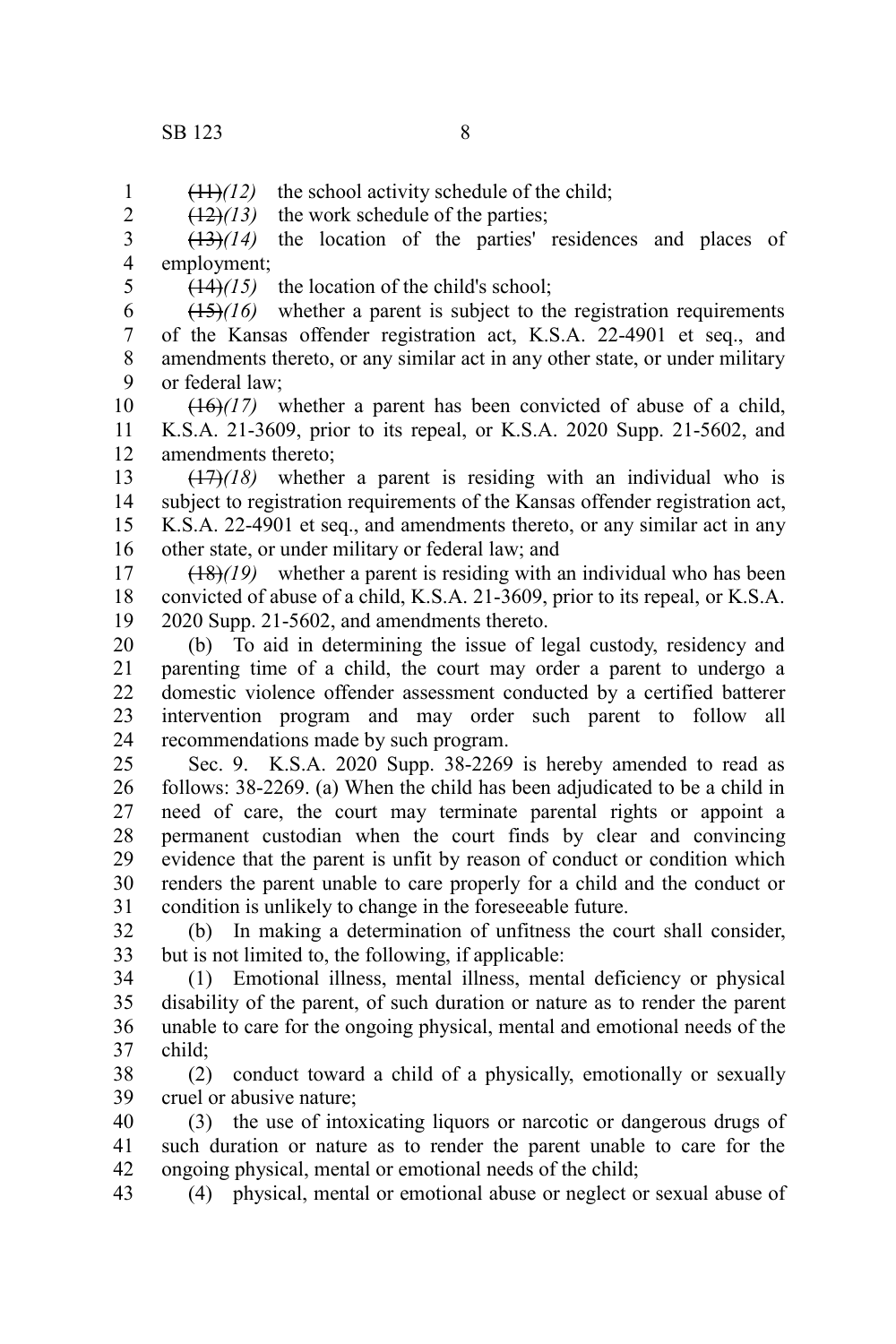a child; 1

2

(5) conviction of a felony and imprisonment;

(6) unexplained injury or death of another child or stepchild of the parent or any child in the care of the parent at the time of injury or death; 3 4

(7) failure of reasonable efforts made by appropriate public or private agencies to rehabilitate the family; 5 6

(8) lack of effort on the part of the parent to adjust the parent's circumstances, conduct or conditions to meet the needs of the child; and 7 8

(9) whether, as a result of the actions or inactions attributable to the parent and one or more of the factors listed in subsection (c) apply, the child has been in the custody of the secretary and placed with neither parent for 15 of the most recent 22 months beginning 60 days after the date on which a child in the secretary's custody was removed from the child's home. 9 10 11 12 13 14

(c) *(1)* In addition to the foregoing, when a child is not in the physical custody of a parent, the court, shall consider, but is not limited to, the following: 15 16 17

 $(1)$ <sup>(1)</sup> $(A)$  Failure to assure care of the child in the parental home when able to do so; 18 19

(2)*(B)* failure to maintain regular visitation, contact or communication with the child or with the custodian of the child; 20 21

 $(3)$ <sup>(C)</sup> failure to carry out a reasonable plan approved by the court directed toward the integration of the child into a parental home; and 22 23

 $(4)$ (D) failure to pay a reasonable portion of the cost of substitute physical care and maintenance based on ability to pay. 24 25

*(2)* In making the above determination, the court may disregard incidental visitations, contacts, communications or contributions. 26 27

(d) A finding of unfitness may be made as provided in this section if the court finds that the parents have abandoned the child, the custody of the child was surrendered pursuant to K.S.A. 2020 Supp. 38-2282, and amendments thereto, or the child was left under such circumstances that the identity of the parents is unknown and cannot be ascertained, despite diligent searching, and the parents have not come forward to claim the child within three months after the child is found. 28 29 30 31 32 33 34

(e) If a person is convicted of a felony in which sexual intercourse occurred, or if a juvenile is adjudicated a juvenile offender because of an act which, if committed by an adult, would be a felony in which sexual intercourse occurred, and as a result of the sexual intercourse, a child is conceived, A finding of unfitness may be made *as provided in this section if the court finds by clear and convincing evidence that a parent has committed one of the following acts, or a comparable act under the laws of another jurisdiction, which resulted in the conception of the child:* 35 36 37 38 39 40 41 42

*(1) Rape, K.S.A. 21-3502, prior to its repeal, or K.S.A. 2020 Supp.* 43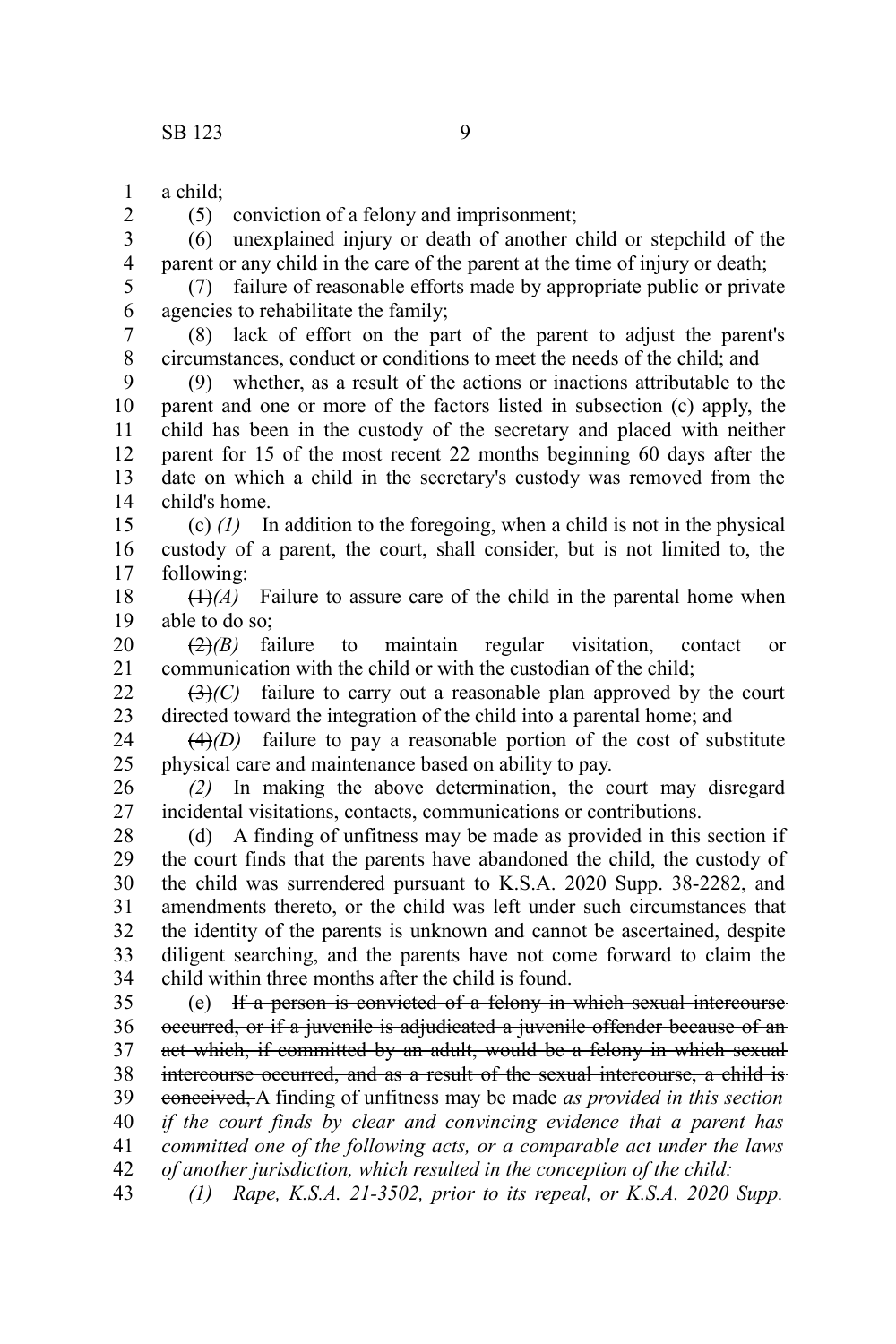*21-5503, and amendments thereto;* 1

*(2) aggravated indecent liberties, K.S.A. 21-3504, prior to its repeal, or K.S.A. 2020 Supp. 21-5506(b)(1), and amendments thereto, unless the court finds by clear and convincing evidence that the act involved nonforcible conduct, both parties were at least 14 years of age and neither party was more than four years older than the other party; or* 2 3 4 5 6

*(3) incest, K.S.A. 21-3602 or 21-3603, prior to their repeal, or K.S.A. 2020 Supp. 21-5604, and amendments thereto*. 7 8

(f) The existence of any one of the above factors standing alone may, but does not necessarily, establish grounds for termination of parental rights. 9 10 11

(g) (1) If the court makes a finding of unfitness, the court shall consider whether termination of parental rights as requested in the petition or motion is in the best interests of the child. In making the determination, the court shall give primary consideration to the physical, mental and emotional health of the child. If the physical, mental or emotional needs of the child would best be served by termination of parental rights, the court shall so order. A termination of parental rights under the code shall not terminate the right of a child to inherit from or through a parent. Upon such termination all rights of the parent to such child, including, such parent's right to inherit from or through such child, shall cease. 12 13 14 15 16 17 18 19 20 21

(2) If the court terminates parental rights, the court may authorize adoption pursuant to K.S.A. 2020 Supp. 38-2270, and amendments thereto, appointment of a permanent custodian pursuant to K.S.A. 2020 Supp. 38-2272, and amendments thereto, or continued permanency planning. 22 23 24 25 26

(3) If the court does not terminate parental rights, the court may authorize appointment of a permanent custodian pursuant to K.S.A. 2020 Supp. 38-2272, and amendments thereto, or continued permanency planning. 27 28 29 30

(h) If a parent is convicted of an offense as provided in K.S.A. 2020 Supp.  $38-2271(a)(7)$ , and amendments thereto, or is adjudicated a juvenile offender because of an act*,* which if committed by an adult*,* would be an offense as provided in K.S.A. 2020 Supp. 38-2271(a)(7), and amendments thereto, and if the victim was the other parent of a child, the court may disregard such convicted or adjudicated parent's opinions or wishes in regard to the placement of such child. 31 32 33 34 35 36 37

38

(i) A record shall be made of the proceedings.

(j) When adoption, proceedings to appoint a permanent custodian or continued permanency planning has been authorized, the person or agency awarded custody of the child shall within 30 days submit a written plan for permanent placement which shall include measurable objectives and time schedules. 39 40 41 42 43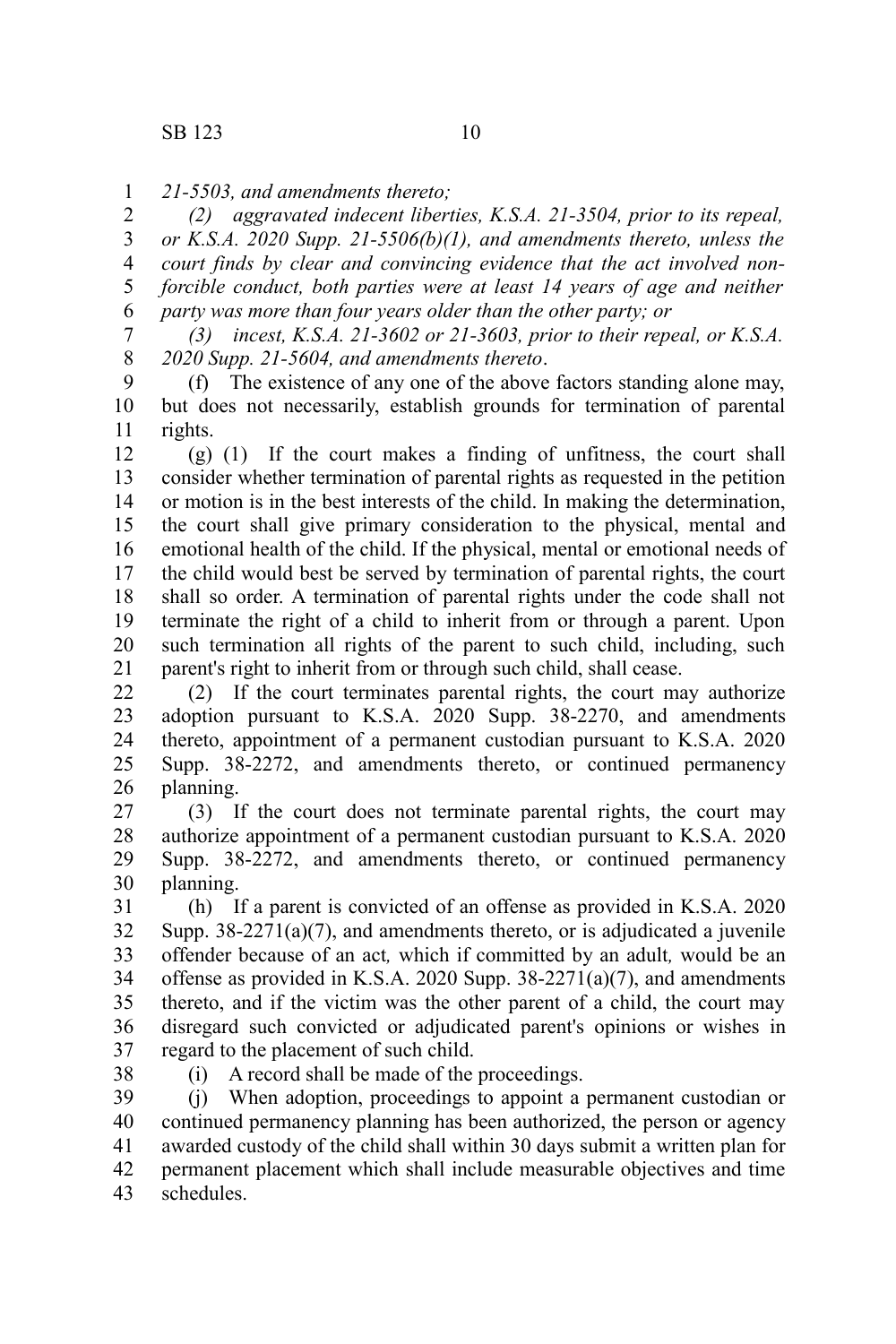Sec. 10. K.S.A. 2020 Supp. 38-2271 is hereby amended to read as follows: 38-2271. (a) It is presumed in the manner provided in K.S.A. 60- 414, and amendments thereto, that a parent is unfit by reason of conduct or condition which renders the parent unable to fully care for a child, if the state establishes, by clear and convincing evidence, that: 1 2 3 4 5

(1) A parent has previously been found to be an unfit parent in proceedings under K.S.A. 2020 Supp. 38-2266 et seq., and amendments thereto, or comparable proceedings under the laws of another jurisdiction; 6 7 8

(2) a parent has twice before been convicted of a crime specified in article 34, 35, or 36 of chapter 21 of the Kansas Statutes Annotated, prior to their repeal, or articles 54, 55 or 56 of chapter 21 of the Kansas Statutes Annotated, or K.S.A. 2020 Supp. 21-6104, 21-6325, 21-6326 or 21-6418 through 21-6421, and amendments thereto, or comparable offenses under the laws of another jurisdiction, or an attempt or attempts to commit such crimes and the victim was under the age of 18 years; 9 10 11 12 13 14 15

(3) on two or more prior occasions a child in the physical custody of the parent has been adjudicated a child in need of care as defined by K.S.A. 2020 Supp.  $38-2202(d)(1)$ ,  $(d)(3)$ ,  $(d)(5)$  or  $(d)(11)$ , and amendments thereto, or comparable proceedings under the laws of another jurisdiction: 16 17 18 19 20

(4) the parent has been convicted of causing the death of another child or stepchild of the parent; 21 22

(5) the child has been in an out-of-home placement, under court order for a cumulative total period of one year or longer and the parent has substantially neglected or willfully refused to carry out a reasonable plan, approved by the court, directed toward reintegration of the child into the parental home; 23 24 25 26 27

(6) (A) the child has been in an out-of-home placement, under court order for a cumulative total period of two years or longer; (B) the parent has failed to carry out a reasonable plan, approved by the court, directed toward reintegration of the child into the parental home; and (C) there is a substantial probability that the parent will not carry out such plan in the near future; 28 29 30 31 32 33

(7) a parent has been convicted of capital murder, K.S.A. 21-3439, prior to its repeal, or K.S.A. 2020 Supp. 21-5401, and amendments thereto, murder in the first degree, K.S.A. 21-3401, prior to its repeal, or K.S.A. 2020 Supp. 21-5402, and amendments thereto, murder in the second degree, K.S.A. 21-3402, prior to its repeal, or K.S.A. 2020 Supp. 21-5403, and amendments thereto, voluntary manslaughter, K.S.A. 21- 3403, prior to its repeal, or K.S.A. 2020 Supp. 21-5404, and amendments thereto, human trafficking or aggravated human trafficking, K.S.A. 21- 3446 or 21-3447, prior to their repeal, or K.S.A. 2020 Supp. 21-5426, and amendments thereto, or commercial sexual exploitation of a child, K.S.A. 34 35 36 37 38 39 40 41 42 43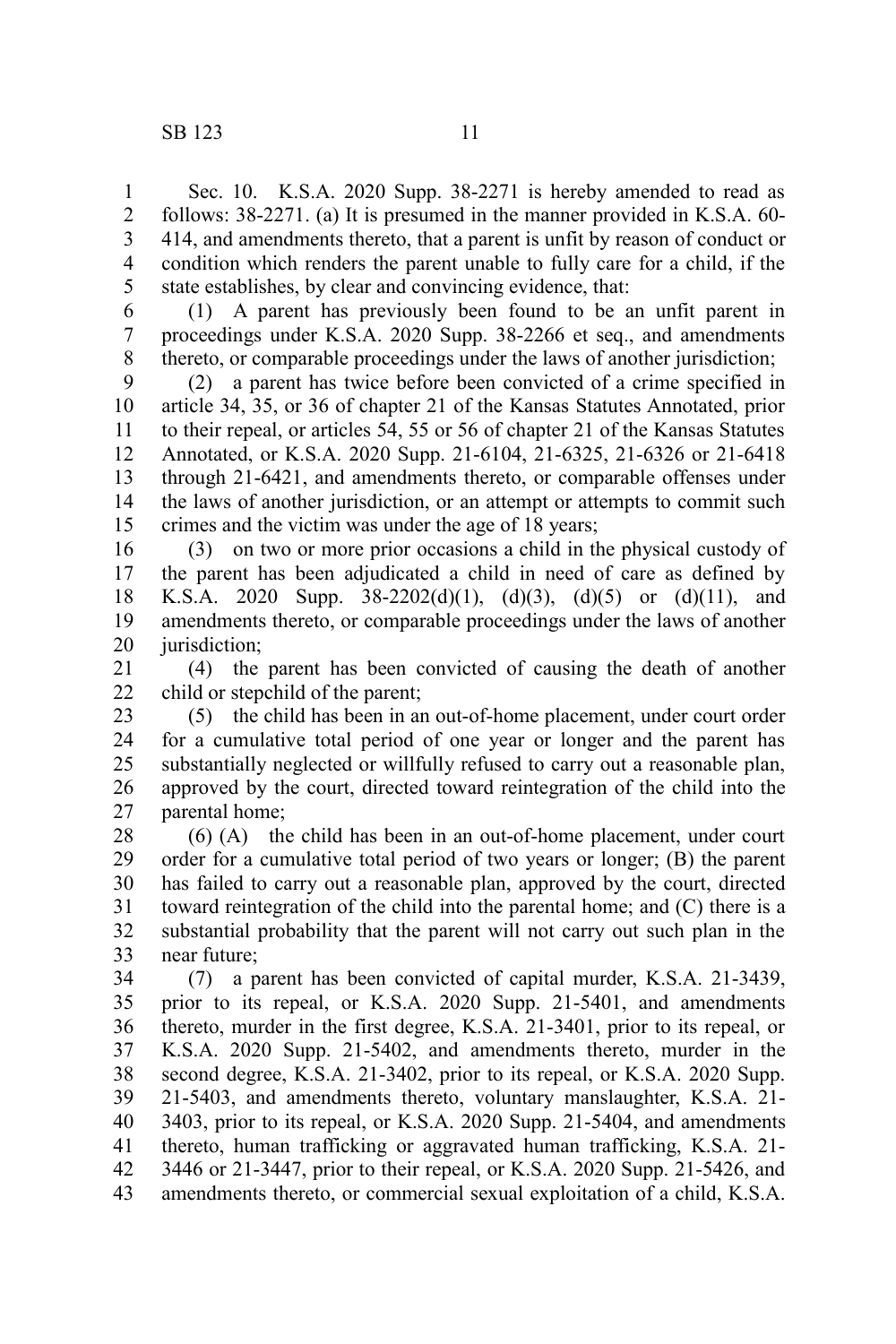1 2 2020 Supp. 21-6422, and amendments thereto, or comparable proceedings under the laws of another jurisdiction or, has been adjudicated a juvenile

offender because of an act*,* which if committed by an adult*,* would be an offense as provided in this subsection, and the victim of such murder was the other parent of the child; 3 4 5

(8) a parent abandoned or neglected the child after having knowledge of the child's birth or either parent has been granted immunity from prosecution for abandonment of the child under K.S.A. 21-3604(b), prior to its repeal, or K.S.A. 2020 Supp. 21-5605(d), and amendments thereto;  $\theta$ 6 7 8 9 10

(9) a parent has made no reasonable efforts to support or communicate with the child after having knowledge of the child's birth; 11 12

(10) a father, after having knowledge of the pregnancy, failed without reasonable cause to provide support for the mother during the six months prior to the child's birth; 13 14 15

(11) a father abandoned the mother after having knowledge of the pregnancy; 16 17

(12) a parent has been convicted of *shown to have committed one of the following acts, or a comparable act under the laws of another jurisdiction, which resulted in the conception of the child:* 18 19 20

*(A)* Rape, K.S.A. 21-3502, prior to its repeal, or K.S.A. 2020 Supp. 21-5503, and amendments thereto<del>, or comparable proceedings under the</del> laws of another jurisdiction resulting in the conception of the child; 21 22 23

*(B) aggravated indecent liberties, K.S.A. 21-3504, prior to its repeal, or K.S.A. 2020 Supp. 21-5506(b)(1), and amendments thereto, unless the court finds by clear and convincing evidence that the act involved nonforcible conduct, both parties were at least 14 years of age and neither party was more than four years older than the other party;* or 24 25 26 27 28

*(C) incest, K.S.A. 21-3602 or 21-3603, prior to their repeal, or K.S.A 2020 Supp. 21-5604, and amendments thereto; or* 29 30

(13) a parent has failed or refused to assume the duties of a parent for two consecutive years next preceding the filing of the petition. In making this determination the court may disregard incidental visitations, contacts, communications or contributions. 31 32 33 34

(b) The burden of proof is on the parent to rebut the presumption of unfitness by a preponderance of the evidence. In the absence of proof that the parent is presently fit and able to care for the child or that the parent will be fit and able to care for the child in the foreseeable future, the court shall terminate parental rights in proceedings pursuant to K.S.A. 2020 Supp. 38-2266 et seq., and amendments thereto. 35 36 37 38 39 40

Sec. 11. K.S.A. 2020 Supp. 23-3203, 38-2269 and 38-2271 are hereby repealed. 41 42

Sec. 12. This act shall take effect and be in force from and after its 43